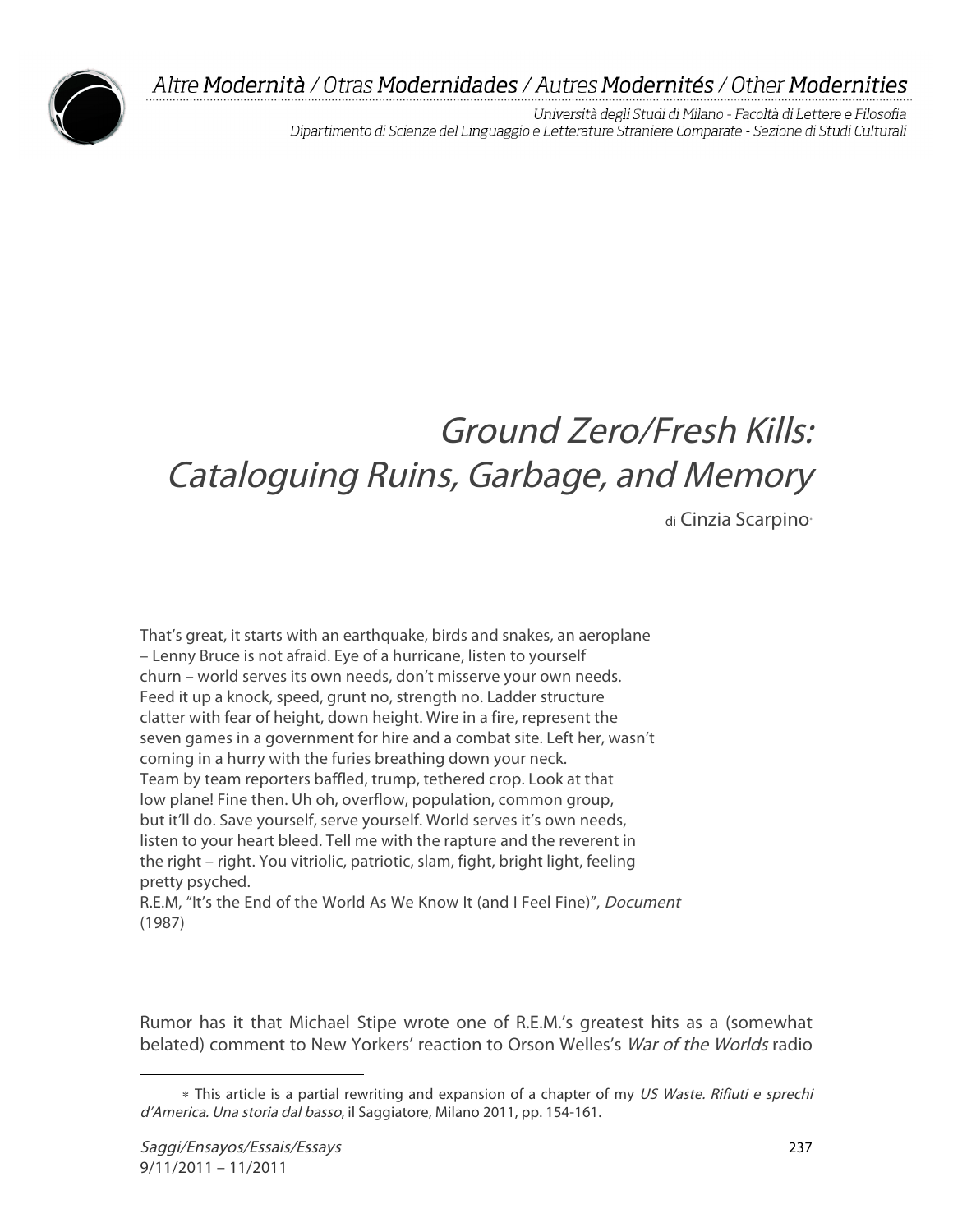

Università degli Studi di Milano - Facoltà di Lettere e Filosofia Dipartimento di Scienze del Linguaggio e Letterature Straniere Comparate - Sezione di Studi Culturali

hoax (1938). If so, Stipe's vertiginous lyrics help confirm what media pundits have been telling us since 2001, that is, popular culture had predicted the occurrence of a catastrophic event upsetting the sleep of Manhattan well before 9/11 (Baudrillard 2002). Stipe's paratactic catalogue is made up of words which seem to collapse under the weight of its hectic pace: if one were to convey the feeling evoked by such highvoltage mantra, it would probably be that of a cathartic falling down.

It does not take the seismographic sensitivity of Don DeLillo – whose Underworld (1997) uncannily foreshadows the association between garbage and ruins on the one hand, and memory, on the other, which was to unravel in the aftermath of 9/11, and whose *Falling Man* (2007) revolves around the effects of the attacks on the life of an American family – to guess that the event "heard around the world" can be ultimately defined as a collapse.

If 9/11 is the story of things – and people – falling down, then its representation is largely based on their recovery, the picking up and stitching of the pieces and threads of interrupted lives onto narratives at the same time individual and collective. By pasting and juxtaposing words and images related to the victims of the attacks, or by stratifying them, artists and common people alike have been able to offer an image of the city as a united public place, even at its most fragmented and hit. To a certain extent, the same principle – if one fragment can bear witness to the memory of one missing person, thousands of fragments will bear witness to a whole city – underlies the organization of museums (where relics of past civilizations end up) and landfills (the true archaeological sites of late modernity):<sup>1</sup> as archaeologist William Rathje and his Garbage Project have shown (Rathje 2001), the collection of discarded objects, objets enfuis, and garbage is organized, not unlike its museological counterpart, around catalogues, inventories, tables, and cross sections.

The instinctive gesture of giving voice to words, images, and objects related to the human loss caused by the attacks was most visible in the grassroots spontaneous memorials and shrines which sprung up on every surface of New York City – "sidewalks, lampposts, fences, telephone booths, barricades, garbage dumpsters, and walls" and firehouses and police stations (Kirshenblatt-Gimblett 2003: 11) – staging flowers, flags, candles, ribbons, scraps of paper, chalk paints, and teddy bears. Punctuating the West Village (and soon the rest of Manhattan and of the other boroughs), this pastiche of portraits, posters, drawings, messages, and objects followed no organizing pattern but that of unmediated mourning. Although it was a mostly ubiquitous phenomenon, with improvised memorials sprouting overnight throughout the city, Union Square became the heart and the symbol of the amazing

<sup>1</sup> Remy Saisselin and Jani Scandura have already analysed the semantic similarities shared by museums, department stores, and dump sites (Saisselin 1985; Scandura 2008). See also Gianni Celati, 1988, "Il bazar archeologico", in Georges Teyssot, ed., Oltre la città, la metropoli. Esposizione Internazionale della XVII Triennale, Electa, Milano.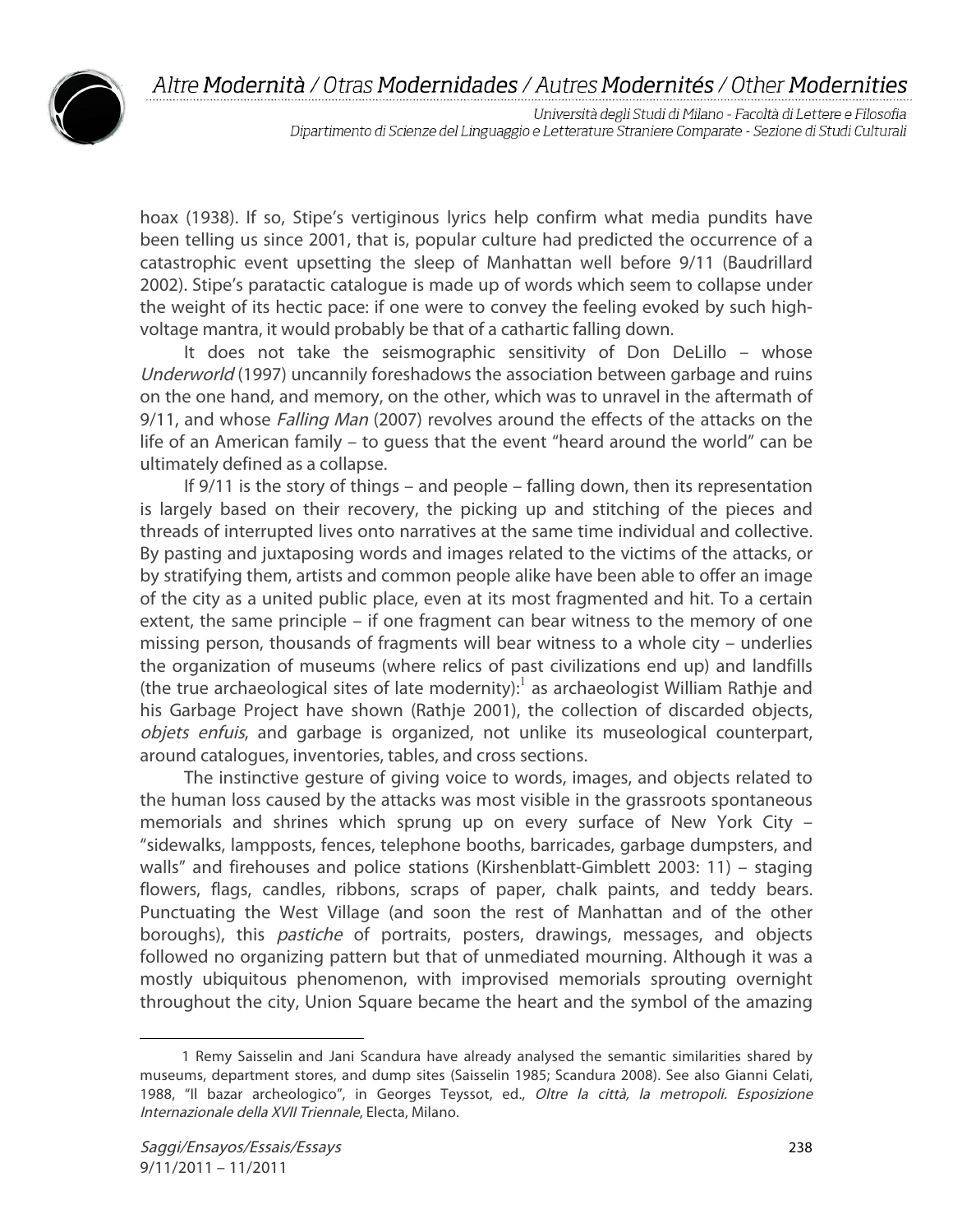

Università degli Studi di Milano - Facoltà di Lettere e Filosofia Dipartimento di Scienze del Linguaggio e Letterature Straniere Comparate - Sezione di Studi Culturali

ability of New Yorkers to gather in public places to express their sense of loss. In Marshall Berman's words,

[Then] abruptly it was flooded with candles, flowers, missing person signs, poems and drawings. Some Art students unrolled a scroll paper three feet wide and several hundred feet long. A great assembly of people gathered round the scroll and wrote radically contradictory images and meditations. Overnight, Union Square became the city's most exciting public space: a small-town Fourth of July party combined with a 1970s be-in (Berman 2002: 11)

According to Berman the touching quality of the "signs on the street", that bazaar of missing person signs, poems, drawings, and candles was the result of the dramatization of "one of the central themes of modern democratic culture: life stories" (*Ibid.*: 7). In the same essay, "When Bad Buildings Happen to Good People", the critic goes on to argue that in the U.S. this line of tradition has seen its heyday during the Great Depression, with the photo-essay books, documentary films and murals sponsored by New Deal agencies such as the WPA and the FSA. It may be worth noticing here that catalogues were at the basis of the narrative structure of Land of the Free (1938), by Archibald MacLeish, Let Us Now Praise Famous Men (1941), by James Agee and Walker Evans, and Pare Lorentz's scripts of The Plow That Broke the Plains (1936) and *The River* (1938), all works financed by the FSA.<sup>2</sup> In Let Us Now Praise Famous Men, the details and samples of the sharecroppers' lives are rendered with scrupulous attention by Agee. $3$ 

If modernist techniques showed how extraordinary the ordinary existence of unheroic characters could be, with James Joyce's Ulysses (1922) bestowing literary fascination on what Windham Lewis contemptuously labelled as "plainmanism", Berman associates "the street signs" enlivening Manhattan within days of 9/11 with the same narrative strategy,

The signs we saw downtown – with names like Ciccone, Lim, Murphy, Rasweiler, Singh, Morgan, Barbosa, Sofi, Vasquez, Pascual, Gambale, Draginsky, Bennett,

<sup>2</sup> See William Stott, 1973, Documentary Expression and Thirties America, Oxford University Press, New York; Paola Rabinowitz, 1994, They Must Be Represented. The Politics of Documentary, Verso, London-New York.

<sup>3</sup> "Upon this towel rest these objects: An old black comb, smelling of fungus and dead rubber, nearly all the teeth gone. A white clamshell with brown dust in the bottom and a small white button on it. A small pincushion made of pink imitation silk with the bodiced torso of a henna-wigged china doll sprouting from it, her face and one hand broke off". James Agee and Walker Evans, 2006, Let Us Now Praise Famous Men, Penguin Books, London-New York, p. 132.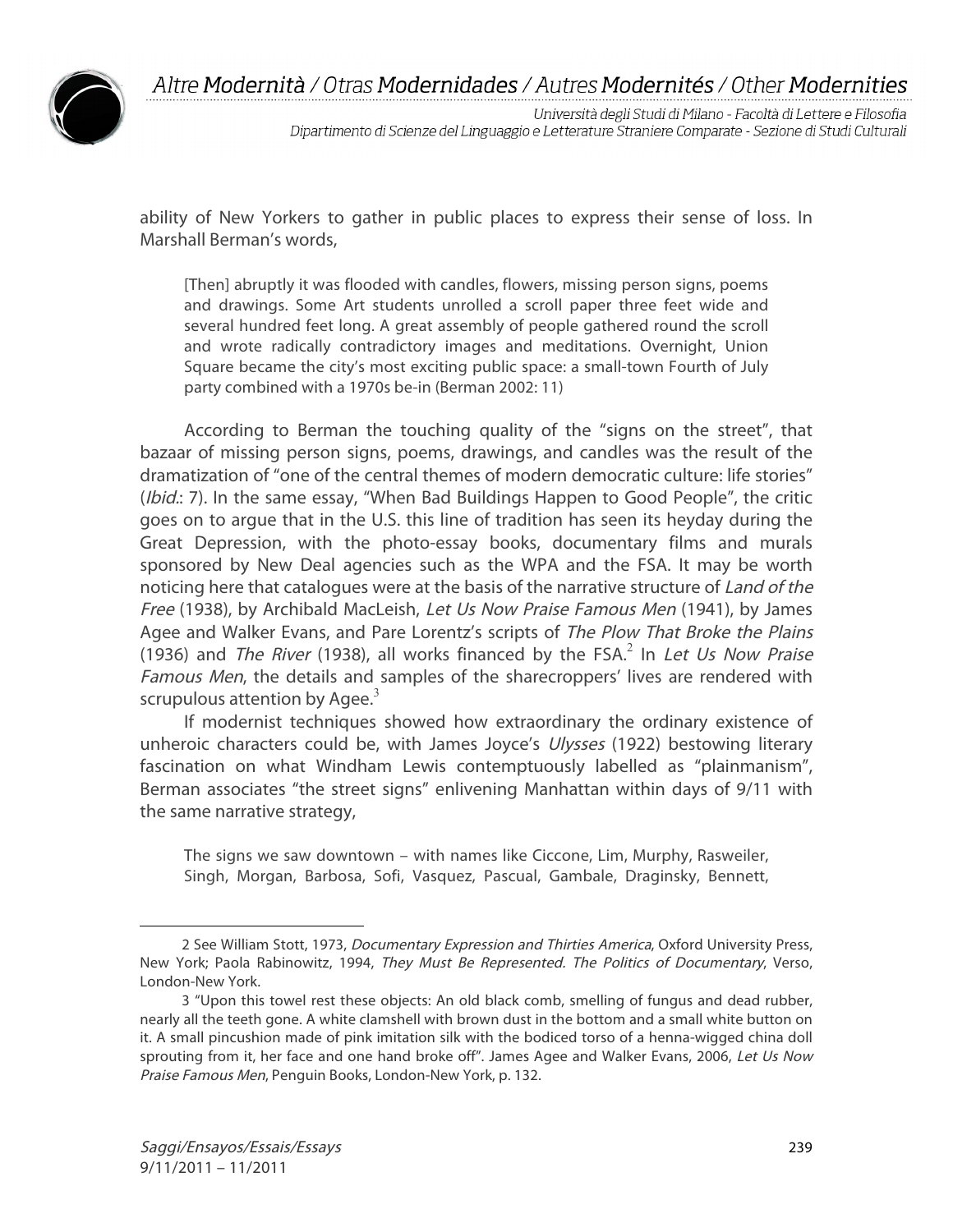

Università degli Studi di Milano - Facoltà di Lettere e Filosofia Dipartimento di Scienze del Linguaggio e Letterature Straniere Comparate - Sezione di Studi Culturali

Gjonbalaj, Vale, Alger, Holmes, and so many more – were triumphs of plainmanism (Berman 2002: 7).

The remains of the victims to whom missing person's signs were dedicated ended up at the Fresh Kills landfill on Staten Island, where debris hauled from Ground Zero was sorted. The rests of their anonymous corpses were received by the place that had contained the city's waste since 1948 and had closed a few months before. Ironically, as we will see, New York could not find a better site to accommodate its dead: ashes to ashes, in an ultimate rite of "plainmanism".

Bearing in mind Berman's "life stories", this paper will examine how the rise and fall of the Twin Towers can be read in relation to the opening and closure of Fresh Kills, how their destinies were entwined from the start, and how the immediate cultural response to their explosive and environmental collapse took the form of catalogues of objects, words, and images. Looking at the events from this perspective will help consider a larger, if unusual, frame encompassing the history of two different, yet complementary symbols of New York.

## CATALOGUES AND RELIGION

From Don DeLillo's *Underworld* (1997) to Bob Holman, Steve Zeitlin and Joe Dobkin's Crisis (2001-2002); from Art Spiegelman's In the Shadows of No Tower (2004) to Artists Respond's *9-11* (2002) and 2002 film *11'09''01 September 11*;<sup>4</sup> from *New York* Times articles to Smithsonian Museum exhibition Bearing Witness to History, remarkable responses to the 2001 attacks took the form of lists of data, objects, and memories.

The analysis of lists, catalogues, or inventories is the subject of Umberto Eco's The Infinity of Lists (2009), and Robert Belknap's The List: The Uses and Pleasures of Cataloguing (2004). Eco's work surveys the history of lists throughout the centuries from ancient (Homer's famous catalogue of ships) to modern literature (from Whitman to Joyce and Perec, to mention a few), also relying on vast iconographic sections (as anticipated by the subtitle, An Illustrated Essay); whereas Belknap's otherwise exhaustive overview focuses on the fecund recurrence of lists in American literature (particularly in the works of Emerson, Whitman, Melville, and Thoureau).<sup>5</sup> What are the

<sup>4</sup> Unfortunately, for the complexity of the topic and the limited space of this article, it is not possible to analyze the three films on  $9/11 - 9/11$  (2002) by Naudet; 11' 09" 01 September 11 (2002); and Fahrenheit 9/11 by Michael Moore (2004). See Jeff Birkenstein, Anna Froula, Karen Randell, 2010, Reframing 9/11: Film, Popular Culture, and the War of Terror, The Continuum International Publishing Group Inc., New York.

<sup>5</sup> A groundbreaking work on catalogues in literature and the biblical derivation and "pagan" interpretation of Walt Whitman's Leaves of Grass is Leo Spitzer's "La Enumeración caótica en la poesia moderna", Facultad de Filosofia y Letras de la Universidad de Buenos Aires, Buenos Aires, 1945.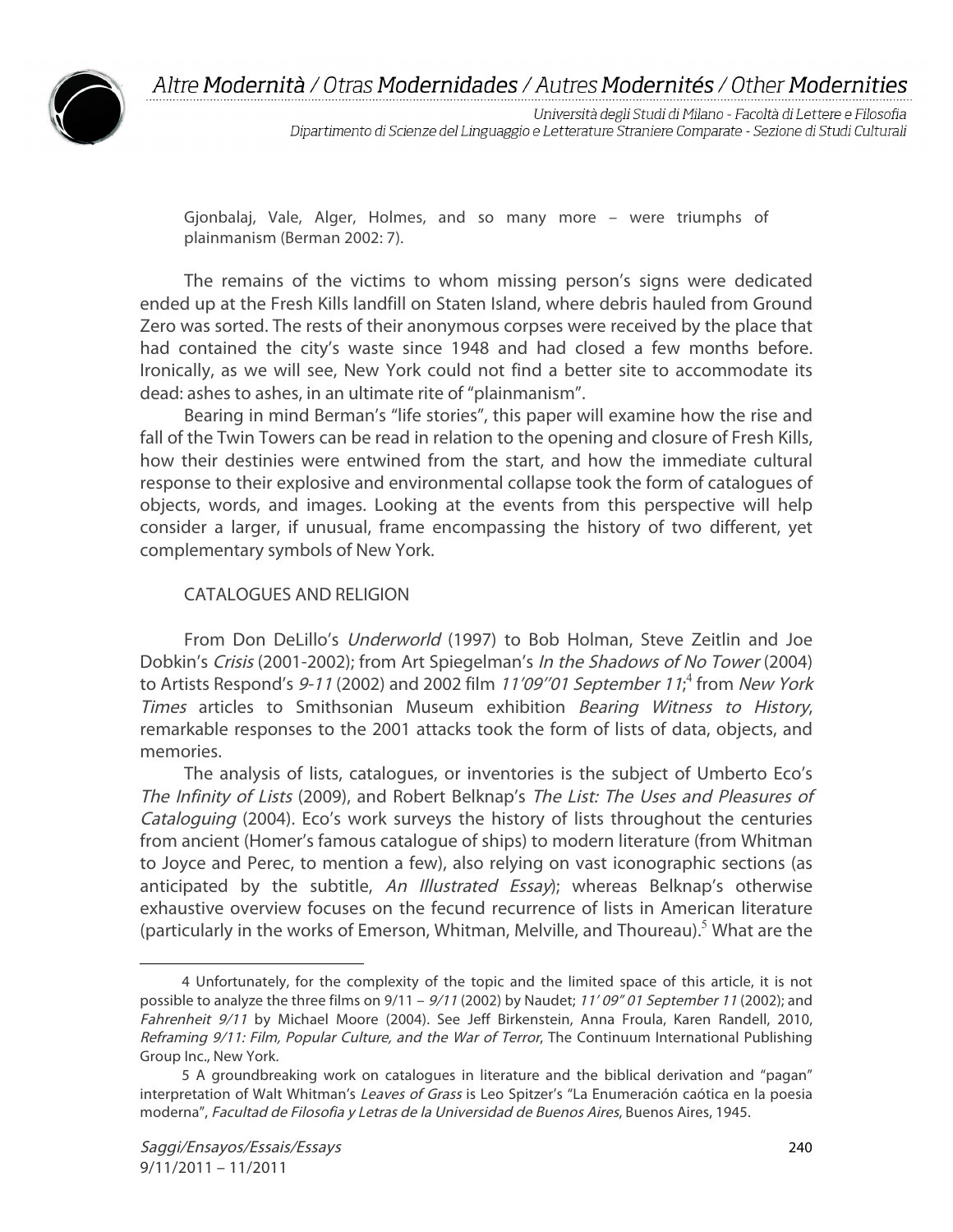

Università degli Studi di Milano - Facoltà di Lettere e Filosofia Dipartimento di Scienze del Linguaggio e Letterature Straniere Comparate - Sezione di Studi Culturali

differences between practical and poetic lists? For Eco, a possible answer to this question is to be found in taxonomy. Practical lists (shopping lists, library catalogues, restaurant menus, etc.) are finite, purely referential, and therefore unalterable; poetic lists, on the contrary, are non-referential and infinite, writes the Italian semiologist (Eco 2009: 113), thus invalidating Belknap's argument (Belknap 2004: 31). Even more relevant to our discourse is what Eco writes about Homer's lists, which he sees as gradually drifting from the original referential function into a poetic one: enumerating the names of Greek heroes, Eco's argument goes, Homer is lured into the sphere of sounds and signifiers. If the same composing principle governs the Genealogy of Jesus by Matthew and the litanies of the saints (Ibid.), the illustrations chosen by Eco as a pendant of biblical and homiletic catalogues are eloquent: Sala dos Milagres (Salvador de Bahia) ex-votos placed in the Church of Nosso Senhor do Bonfim; and ex-votos to Padre Pio in San Giovanni Rotondo. The proliferation of reliquaries, rosaries, candles, and icons can be interpreted as the aesthetic translation of liturgical mantras.

An analogous referential-to-poetic shift occurred with 9/11 spontaneous memorial, poems, and exhibitions: meant, at first, to display the signified (missing persons' names and photos, for example) they soon lost their referential function to poetry and art. As folklorist Steve Zeitlin writes in his essay "'Oh did you see the ashes come thickly falling down?' Poems posted in the wake of September 11<sup>th"</sup>, the words written and gathered everywhere in the city in the aftermath of the attacks became the ideal vehicles for the creation of "sacred places", where the living and dead could communicate. Quoting Mircea Eliade's and his concept of *axis mundi*  $6$  – the center of the sacred space serving as "a passage between different levels of reality" –, Zeitlin argues that "the improvised shrines became places where the living and dead are conjoined" (Zeitlin 2011: 4).

Despite their being rooted in the material realm of the city, these lists of words and objects meant to commemorate a collapse, its ruins, its corpses verge on its sacred space, which, as such, is doubly entailed in the sphere of abjection,

Abjection accompanies all religious structurings and reappears, to be worked out in a new guise, at the time of their collapse (Kristeva 1982: 17)

Waste (dirt and filth) – what we expel from our bodies, our homes, our cities – partakes of the sphere of abjection and of purifying religious rites. If Nick Shay – the protagonist of Underworld – states that waste is "a religious thing" (DeLillo 1997: 88), and that "it is necessary to respect what we discard", then a common thread links the Fresh Kills landfill and Ground Zero, the very same *fil rouge* which did not fail to surface after the attacks.

 $\overline{a}$ 6 M. Eliade, 1961, The Sacred and the Profane: The Nature of Religion (1959), trans. William R. Trask, Harper & Row, New York.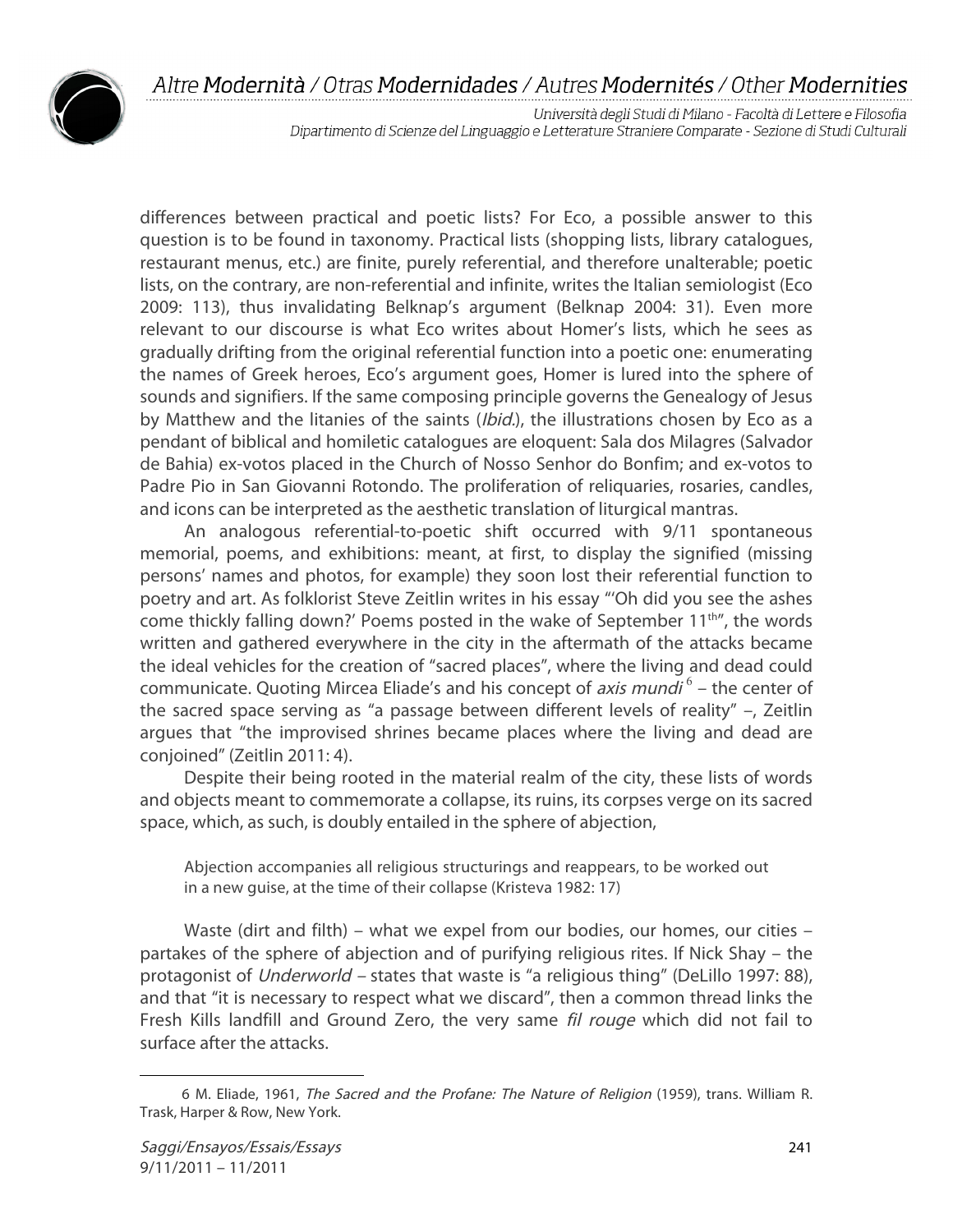

Università degli Studi di Milano - Facoltà di Lettere e Filosofia Dipartimento di Scienze del Linguaggio e Letterature Straniere Comparate - Sezione di Studi Culturali

## 'VERY TERRIBLE THING BUT YOU HAVE TO LOOK AT IT, I THINK'

Jani Scadura's reading of the singular relationship between Fresh Kills and the WTC sheds light on the "double-edged role" they played as allegories of modernity (Scandura 2008: 3). One of the common semantic ground on which they both rested was that of landfilling and garbage. "The Twin Towers were built, remember, on landfill", she writes (*Ibid*.), and real estate's "land grabbing" has always loomed on Lower Manhattan (Lopate 2004: 13), starting with the use, in late 18<sup>th</sup> and early 19<sup>th</sup> centuries, of wooden cribbing "to extend the shoreline of Manhattan Island ever farther into the Hudson River" (Dunlap 2010). The story of the construction, destruction, and reconstruction of the Twin Towers is, to many respects, a constellation of technological wonders. And yet, their being founded on landfill suggests "both the spectacular heights to which garbage may be raised and the less popular vision of Capital built upon the foundations of its own refuse" (Scandura 2008:3). Let's see why.

The basic facts regarding the construction of the Twin Towers are by now very well known: they were designed by architect Minoru Yamasaki as the landmark features of the World Trade Center complex, built in seven years (groundbreaking work started in 1966 – but only after two years of demolition and excavation the construction of the North Tower began – and the ribbon cutting ceremony was in 1973), and with their 110 stories (and 1,350 feet) they became the city's tallest buildings (Glanz and Lipton 2003). The foundation stones dug-out during excavation were then hauled to Battery Park and reused as landfilling for Battery Park City, thus continuing a tradition of urban design embraced and exalted by Robert Moses in the 1930s (Lopate 2004: 42).<sup>7</sup> Reception of the minimalist aesthetic of the Twin Towers was mixed: compared to the Empire, Woolworth and Chrysler Building, Yamasaki's skyscrapers looked diminished, and Lewis Mumford criticized their "purposeless gigantism and technological exhibitionism" (Mumford 1970: 344). Yet they soon became symbols of paramount importance across the New York skyline.

Many are the definitions and epithets which have tried to capture Twin Towers' identity since the 1970s. They have been called "The Everest of our urban Himalayas" (Sorkin and Zukin 2002: iv), and, as such, they inspired different perilous enterprises (in 1972 a skydiver landed on the South Tower, in 1977 George Willig scaled the South Tower with climbing equipment, and in 1974 high-wire French artist Philippe Petit walked back and forth the two towers on a cable) (Gard 2003: 5); "matching cigarette cases" (Lopate 2004: 40), "reflecting glass and anodized aluminium" (DeLillo 1997: 386), conveying both the modernist elegance of the 1960s from which they stemmed

 $\overline{a}$ 7 See Hilary Ballon, Kenneth Jackson T., eds, 2007, Robert Moses and the Modern City: The Transformation of New York, Norton and Company, New York-London.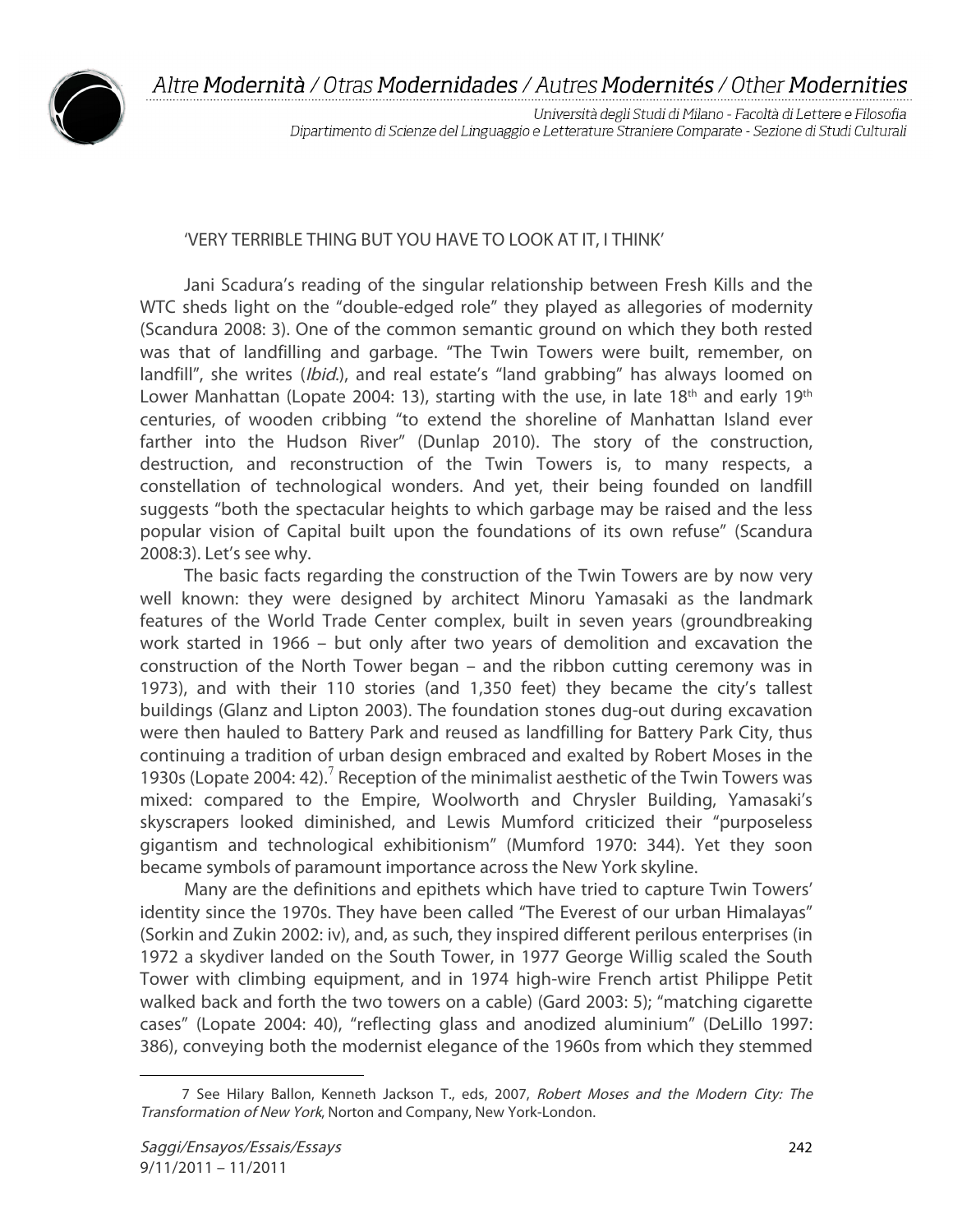

Università degli Studi di Milano - Facoltà di Lettere e Filosofia Dipartimento di Scienze del Linguaggio e Letterature Straniere Comparate - Sezione di Studi Culturali

(making the most of Le Corbusier's lesson and the minimalistic aesthetic of Donald Judd) and their role as a hub of the global business network; "a model of behemoth mass production" (DeLillo 1997: 377) constructed out of the destruction and removal of a little residential and small retailer community and made possible by property speculation (Darton 1999); and, above anything else, New Yorkers' "Stonehenge" and "aluminium altars" (Lopate 2004: 40), made of two mighty slabs, possessing a mysterious opacity that could be only seen at a distance, seemingly impregnable, strangely abstract (as if they were not inhabited by humans, Darton 1999: 198-199), and twice violated and profaned, in 1993 and 2001.

When, on 11<sup>th</sup> September 2001, the Twin Towers were hit by two hijacked jetliners, they accommodated business offices, a world restaurant on the  $107<sup>th</sup>$  floor, and a shopping mall in the concourse area of the WTC, and the LMDC (Lower Manhattan Development Corporation) owned by Port Authority had just leased the whole complex to the developer Larry Silverstein for the following 99 years. According to the latest estimates (Ember 2011), nearly 3,000 souls died when the Towers and the surrounding buildings collapsed: by 2003, only about 700 bodies had been recovered (Gard 2003: 5).

Ground Zero (or "the Pile") was the name given to the pit where the Towers fell down, a huge crater filled with the rubble of the external walls: the 16-story high pile of debris consisted mainly of the pulverized materials of the collapsed buildings, among which cancerous asbestos. Rubble was then hauled to the nearby piers, loaded onto barges and shipped to the Fresh Kills landfill on Staten Island (Melosi 2008: 244). There it was examined and sifted through by engineers, police officers and FBI agents searching for human remains and remnants. Ashes and dust met waste.

#### 'SCIENCE FICTION AND PREHISTORY'

The Fresh Kills landfill, "the King Kong of American garbage mounds" (DeLillo 1997: 163), opened in 1948 on a marshland area Robert Moses planned to fill up with garbage, and to develop as a residential site by "building houses, attracting light industry, and setting aside open space for recreational use" (Rathje 2001: 4).

"The Hill", as it was called by New Yorkers, was indeed to become one of the greatest dumping grounds in human history,

[It] spread over more that 2,100 acres, with four mounds ranging in height from 90 to 500 feet. […] Before it closed, barges from nine marine transfer stations operated around the clock, six days a week, to deliver approximately 11,000 tons of refuse daily, or approximately 2.7 million tons of solid waste and incinerator residue annually […] despite its size, it did not even accommodate half of the city's daily solid waste production (Melosi 2008: 244).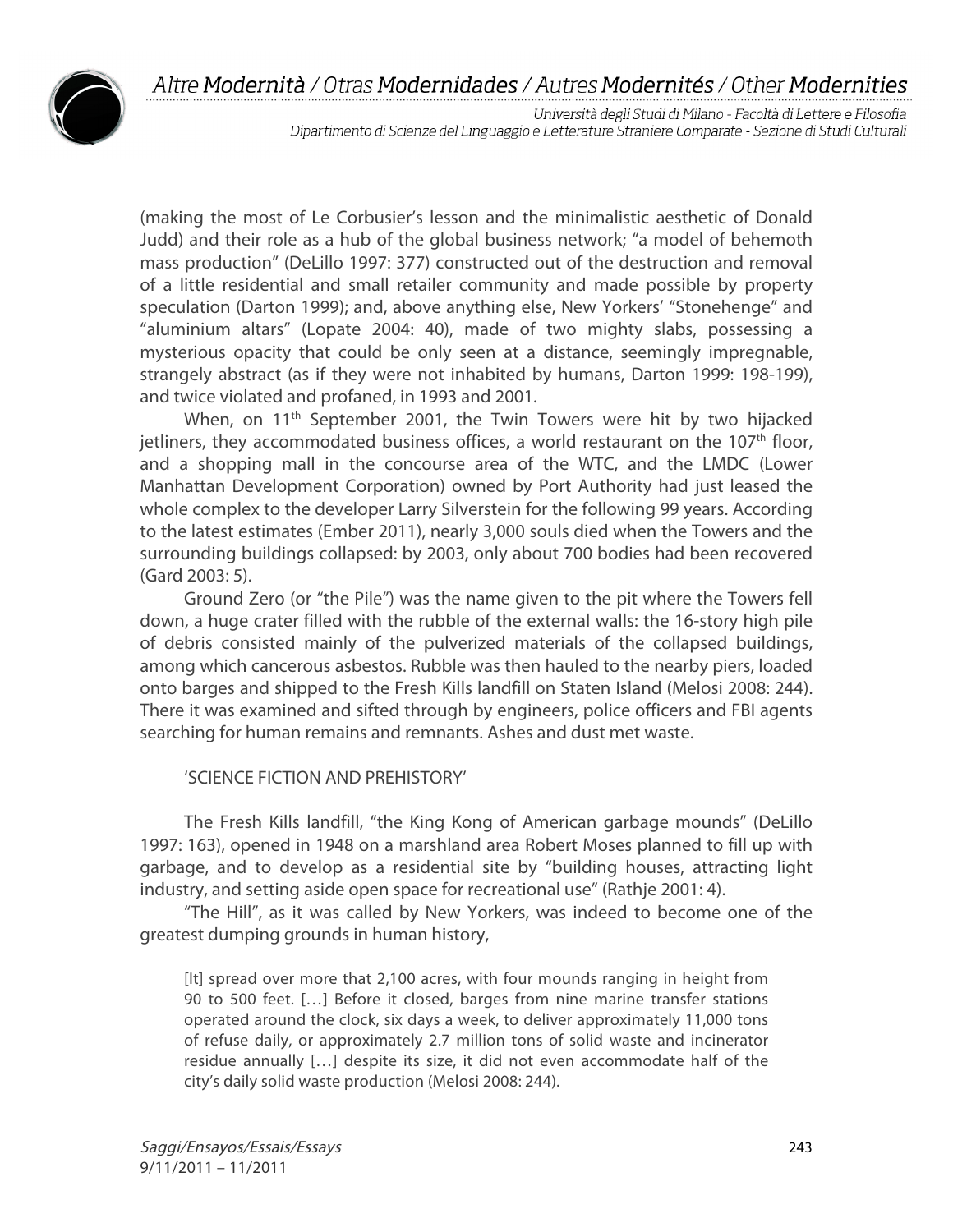

Università degli Studi di Milano - Facoltà di Lettere e Filosofia Dipartimento di Scienze del Linguaggio e Letterature Straniere Comparate - Sezione di Studi Culturali

Fresh Kills, an environmental devastating burden for Staten Island (because of the chemicals released into the air and into the water, through leaching, in the process of waste disposal), was closed on 22<sup>nd</sup> March 2001 – though the city plan had been approved in 1996 – by Major Rudolph Giuliani, after decades of environmentalists protests and concerns supported by the EPA (Toy 1997). It was New York last active landfill; after 2001 the city's garbage would be shipped to other states (New Jersey, Virginia, Pennsylvania, South Carolina, Ohio). When it closed, Fresh Kills had become a sort of huge archive of New York City late-20<sup>th</sup> century history, containing fragments of urban past.

Along with the World Trade Center, Fresh Kills rises high atop of the 1974-1990s New York skyline in *Underworld*, portrayed as a citadel made of pyramids of waste and as an uncomfortable counterpart of Lower Manhattan canyons, in particular the Twin Towers. When Brian Glassic, Nick Shay's colleague at a waste management company, looks at Fresh Kills in 1992, what he sees is an overwhelming spectacle of science fiction and prehistory,

Three thousand acres of mountained garbage, contoured and road-graded […] Barges unloading, sweeper boats poking through the kills to pick up stray waste. [...] It was science fiction and prehistory, garbage arriving twenty-four hours a day, hundreds of workers […] He imagined he was watching the construction of the Great Pyramid of Giza – only this was twenty-five times bigger […] All this ingenuity and labor, this delicate effort to fit maximum waste into diminishing space […] And the thing was organic, ever growing and shifting, its shape computer-plotted by the day and the hour. In a few years this would be the highest mountain on the Atlantic Coast between Boston and Miami (DeLillo 1997: 184)

Much of the data used by DeLillo can be checked in Rubbish! The Archaeology of Garbage, by William Rathje and Murphy Cullen. This 1992 book recorded the Garbage Project's experiment in "measuring" American garbage between 1977 and 1986, a ten-year span in which William Rathje and other archaeologists worked in three different national landfills (San Francisco, Chicago, Tucson) to catalogue waste. It is mainly thanks to Rathje that the analysis of garbage in American landfills has reached the status of archaeology of late modernity,

Garbage is among humanity's most prodigious physical legacies to those who have yet to be born; if we can come to understand our discards, Garbage Project archaeologists argue, then we will better understand the world which we live in (Rathje 2001: 4).

A Weltanshauung shared by Brian Glassic,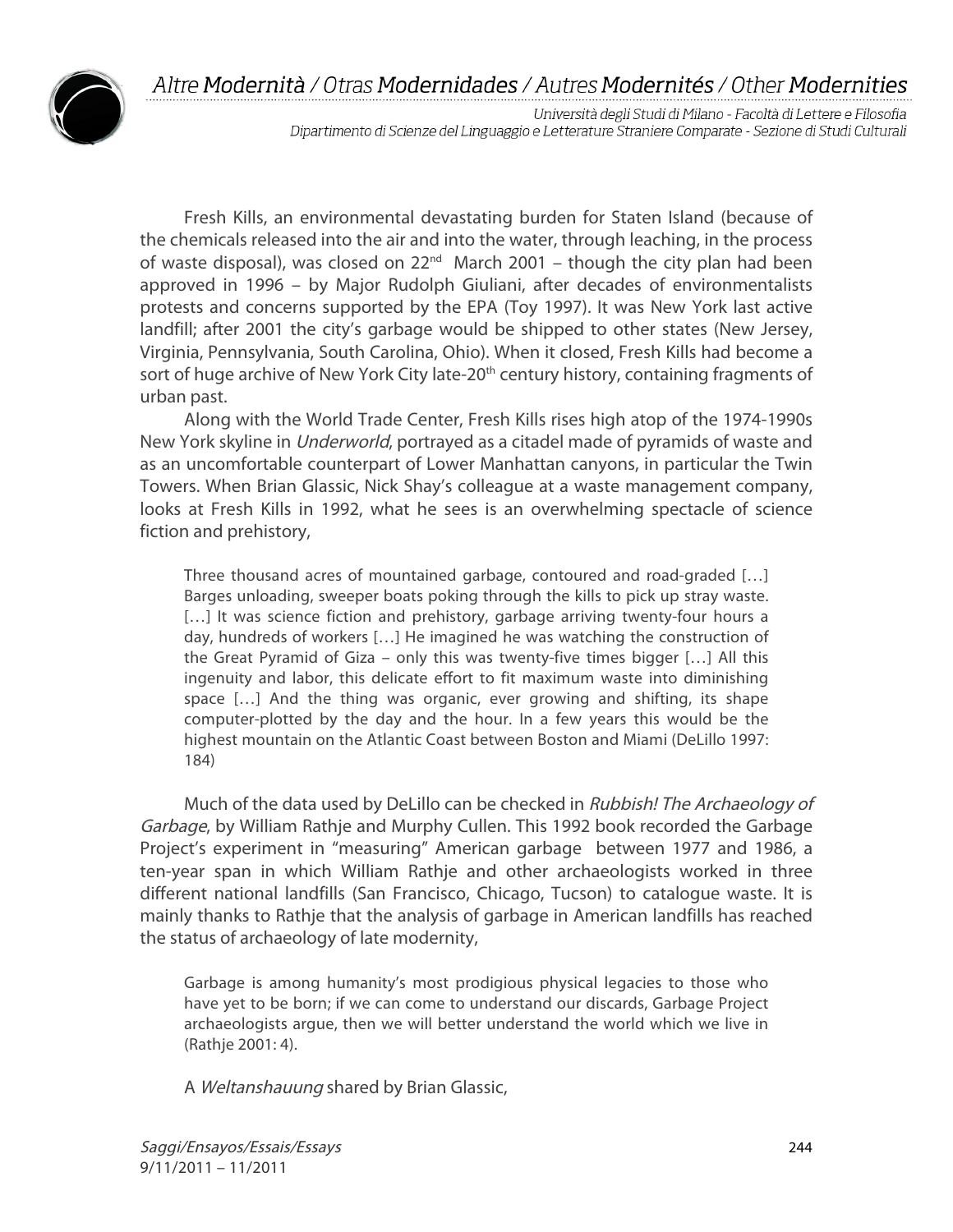

Università degli Studi di Milano - Facoltà di Lettere e Filosofia Dipartimento di Scienze del Linguaggio e Letterature Straniere Comparate - Sezione di Studi Culturali

He dealt in human behavior, people's habitus and impulses, their uncontrollable needs and innocent wishes, maybe their passions, certainly their excesses and indulgences but their kindness too, their generosity, and the question was how to keep this mass metabolism from overwhelming us (DeLillo 1997: 184)

In *Underworld*, as we said, the vision of Fresh Kills incorporates its double: the WTC towering at the prow of Manhattan. DeLillo's epic novel represents Fresh Kills and the Twin Towers as symbols of the nexus between American abundance, waste, and democracy (extolled by John A. Kouwenhoven in his 1959 Harper's article "Waste Not, Have Not: A Clue to American Prosperity").<sup>8</sup> In the author's reconstruction of the history of New York, the "rooftop summer" of 1974 sees the newborn Twin Towers crowning the cityscape, whereas in the summer of 1975 Manhattan is infested with garbage because of a strike of sanitation workers (Lankevich 1998: 217). In Down in the Dumps, Jani Scandura further investigates the strange balance between Fresh Kills and the Twin Towers,

If the Twin Towers had been built as monuments to the grandeur and selfrighteousness of progressive modernity […], Fresh Kills seemed an allegory for modernity's less spectacular depressive twin, a modernity that moves neither forward nor backwards, but idles, trembling, face-to-face out with the fallout of progress (Scandura 2008: 3).

When Fresh Kills reopened to receive the remains of the WTC, becoming "the other graveyard" (Ibid.), after laying a stratum of asphalt and polyurethane over the refuse of the landfill, the debris was investigated through a meticulous process of classification. In the 1.62 million tons of rubble brought to Staten Island, there were,

4,100 body parts, 1,350 crushed vehicles, clumps of human hair, the engine from one of the hijacked planes, dozens of Gap bags and Fossil wristwatches […] Blue Cross/Blue Shield insurance cards […] diamond engagement rings […] sets of keys [...] baseball memorabilia [...] (Ibid.: 2).

William Langewiesche offers an impressively exhaustive description of the operations at Fresh Kills,

[...] bargeloads of rubble consisting of broken and crushed concrete, asbestos, asphalt millings, rebar and other forms of light steel – all stirred through with a homogenized mixture of details from 50,000 working lives, nearly 3,000 of which

<sup>8</sup> See Susan Strasser,1999, Waste and Want: A Social History of Trash, Henry Holt and Company, New York.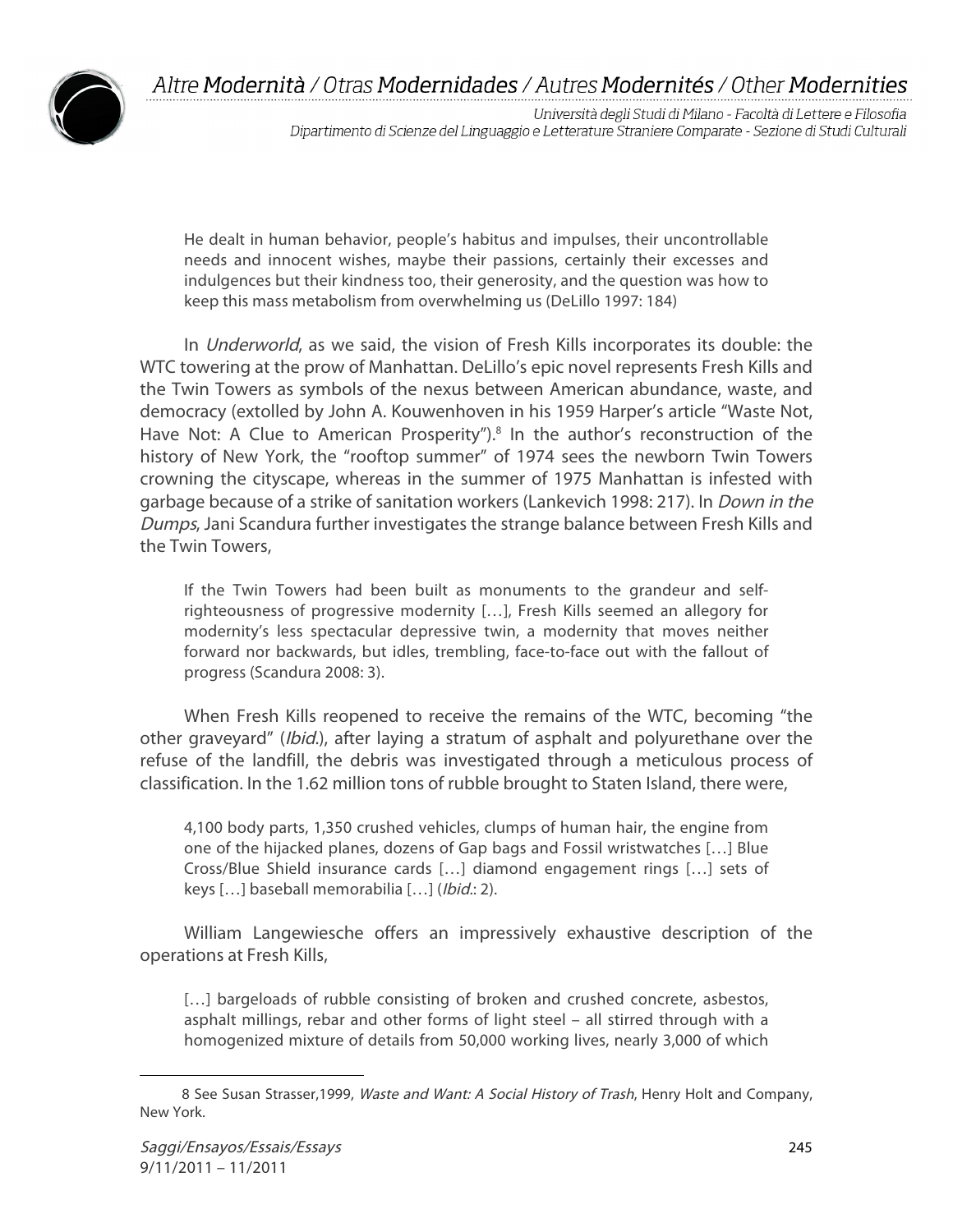

Università degli Studi di Milano - Facoltà di Lettere e Filosofia Dipartimento di Scienze del Linguaggio e Letterature Straniere Comparate - Sezione di Studi Culturali

had just ended violently. Fresh Kills' job was to separate the human mixture from the rest, and to de-homogenize it.

The hilltop was a wild-looking place, with American flags whipping in cold winds, like the outpost of a government expedition to a toxic planet. […] It was roamed by hundred workers (typically police officers or FBI agents) who were garbed in white protective suits, respirators, gloves […]

For visitors first arriving from the Trade Center site, where people worked largely unprotected, the clothing seemed odd, as if something must have happened to the debris to make it more dangerous (Langewiesche 2002).

It is not without bitter irony that on the  $10<sup>th</sup>$  anniversary of 9/11 we must go back to the last part of the quote. An increasing number of those rescuers and recovery workers (some of them volunteers, many of them hired by private companies) who excavated through the debris at Ground Zero wearing no masks and no safety equipment, have suffered from serious illnesses ever since. The death toll of 9/11 is now extended to include the lives of construction workers, firefighters, police officers, paramedics, and medics (estimated between 40,000 and 90,000) who responded to the emergency without using the necessary prophylactic precautions and thus being exposed to contaminants. Asthma, respiratory diseases are the most common pathologies, yet the worse case scenario is that of throat and lung cancer – which are not considered in the James Zadroga 9/11 Health and Compensation Act (January 2, 2011). A recent statement of federal officials who were asked to investigate the link between cancer and the smoke cloud produced by the collapse of the WTC dismissed the case as lacking enough evidence (Navarro 2010; Foderaro 2010; Hortocollis 2011).

#### NEW YORK RESPONDS

William Rathje was one of the archaeologists who participated to the sorting operations at Fresh Kills. In 2004 he wrote an article in which he proposed to build a memorial honouring the victims of the attack over that mound of garbage and ruins: the bulk of the rubble, he wrote, would be enough to build a pyramid twice as tall as the Temple of the Sun; and a historical precedent was to be found going back to 490 B.C., when the Athenians built a huge mound of stones, weapons, armours, and bodies of the soldiers who had died in the Battle of Marathon (Rathje 2004). While Rathje's proposal has been (almost) completely neglected, the reconstruction of the WTC and the conversion of Fresh Kills have been thorny issues.

As for Fresh Kills, a 30-year project which seem to return full circle to Robert Moses's original plans will transform the 2,220-acres site in a park twice as big as Central Park, with bike trails, canoe watercourses, green fields etc. Fresh Kills Park may also contain two 9/11 commemorative areas right on the mounds where the debris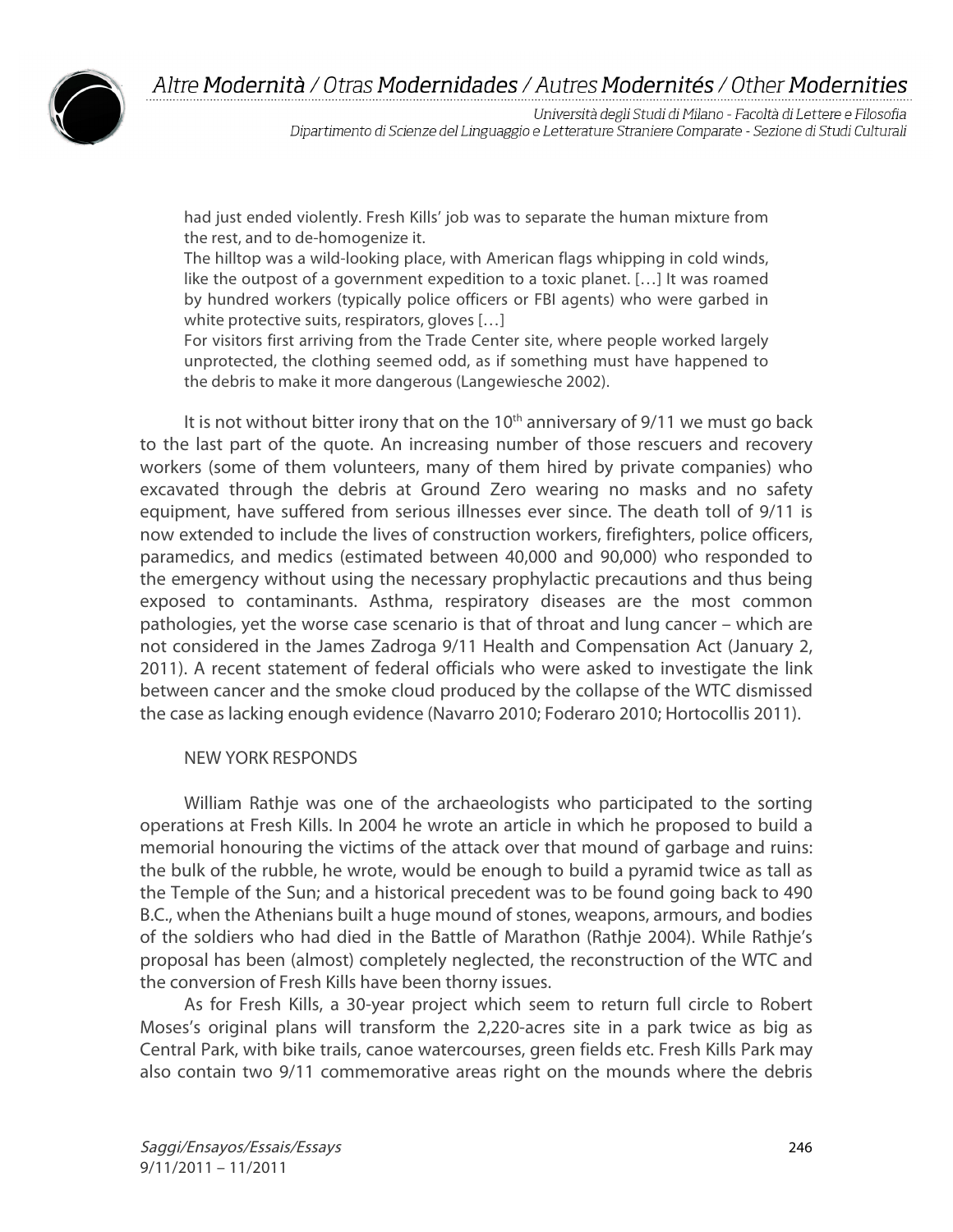

Università degli Studi di Milano - Facoltà di Lettere e Filosofia Dipartimento di Scienze del Linguaggio e Letterature Straniere Comparate - Sezione di Studi Culturali

from Ground Zero were separated and sifted, but this part of the project is struggling to take shape because of the hostility of the victims' families (DePalma 2004).

The building of a new WTC has been far more controversial. The Freedom Tower designed by Daniel Libeskind – the architect who won the competition for the reconstruction of Ground Zero, but whose original project had to go through many changes because of Silverstein's misgivings – has been the object of a heated debate. The new project of 1 WTC – the Port Authority changed its name – is now in the hands of David M. Childs. Amidst the many compromises and the not so transparent dealings of property speculation involved in this very profitable enterprise (Dunlap 2011; Rayman 2011), by late August 2011, 1 WTC has reached its 80<sup>th</sup> floor, and is just one of the landmarks of the new WTC.

The project is particularly complex, considering that the 16-acres site is also a transportation hub and that, as Graham Roberts comments, "so much of the redevelopment is taking place below ground". Under the new WTC stands an incredible maze of subway (number 1 line) and PATH tracks whose street level entrance will be an arch structure designed by Calatrava and ready in 2014. As for the 9/11 memorial, which will be finished by 2012,

[It] includes a museum with exhibition space, 70 feet below ground, where the Twin Towers foundations met bedrock. Where the Towers stood, water will cascade down large square fountains, their structure will be visible from the exhibition space below, the glass and steel Pavilion will service the entrance to the museum. At street level, the memorial area will be covered by a stone plaza planted with 400 trees. The tallest building at the site, 1 World Trace Center will have a parapet of 1,368 feet to roof, height of the original North Tower and reach 1,776 feet to antenna spire. Tower 4 will reach 977 feet, and depending on economic conditions, Tower 3 and 2 will be finished later. By 2020 perhaps the site will be complete (Roberts and Fountain 2011).

The memorial museum will open on 11<sup>th</sup> September 2011 with a ceremony for the families of the victims: it lists 2,983 names inscribed in bronze on the walls of the square pools (Ember 2011).

Yet, more than any institutional plans for memorials, it was the immediate cultural response to the attacks which seemed to fill the hole at Ground Zero. Besides the gatherings in various squares of the city (Washington Sq., Union Sq., Time Sq.), this response took many forms: from the New York Times series of articles meant to "report on workday objects that resonate in unusual ways in the aftermath of September 11" (Kirshenblatt-Gimblett 2003: 15); to the photographic show "Here is New York, Images from the Frontline of History: A Democracy of Photographers" opened in downtown Manhattan and flooded by visitors who were invited to bring their own pictures of 9/11 (Ibid.: 20). City Lore, a Lower East Side based non-profit cultural organization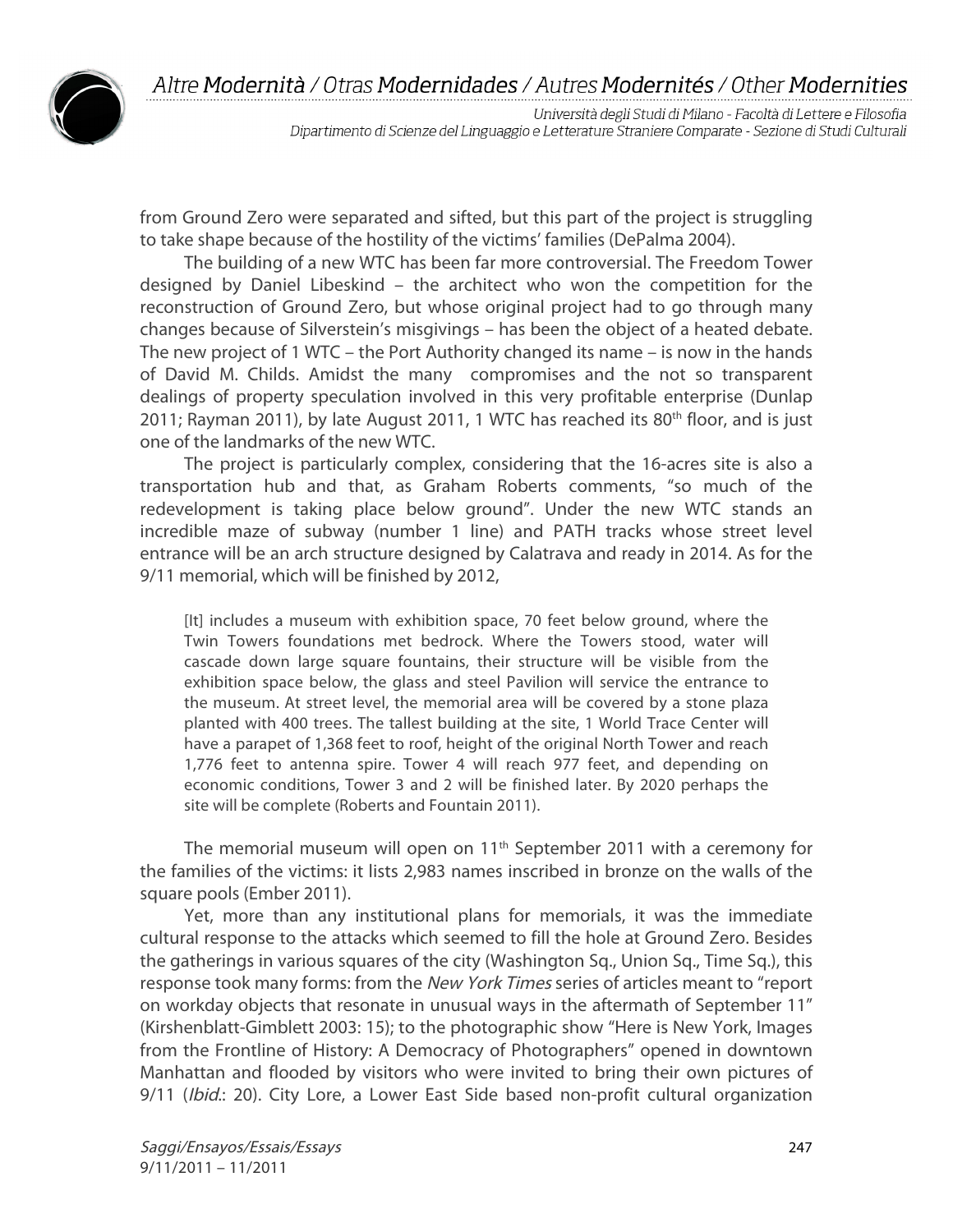

Università degli Studi di Milano - Facoltà di Lettere e Filosofia Dipartimento di Scienze del Linguaggio e Letterature Straniere Comparate - Sezione di Studi Culturali

founded in 1986 by folklorists, historians, anthropologists, and ethnomusicologists, was a privileged repository of 9/11 pictures, drawings, stories, and poems. In "How my Life Has Changed", Hilary North mourns the victims of the attacks through a poignant catalogue,

I can no longer flirt with Lou. I can no longer dance with Mayra. I can no longer eat brownies with Suzanne Y. I can no longer meet the deadline with Mark. I can no longer talk to George about his daughter. I can no longer drink coffee with Rich. I can no longer make a good impression on Chris. I can no longer smile at Paul. I can no longer hold the door open for Tony. I can no longer confide in Lisa. I can no longer complain about Gary. I can no longer work on a project with Donna R. I can no longer get to know Yolanda. I can no longer call the client with Nick. I can no longer contribute to the book drive organized by Karen. I can no longer hang out with Millie. I can no longer give career advice to Suzanne P. I can no longer laugh with Donna G. I can no longer watch Mary Ellen cut through the bull shit. I can no longer drink beer with Paul. I can no longer have a meeting with Dave W. I can no longer leave a message with Andrea. I can no longer gossip with Anna. I can no longer run into Dave P. at the vending machine. I can no longer call Steve about my computer. I can no longer compliment Lorenzo. I can no longer hear Herman's voice. I can no longer trade voice mails with Norman. I can no longer ride the elevator with Barbara. I can no longer be happy about Jennifer's pregnancy. I can no longer walk with Adam. I can no longer say hello to Steven every morning. I can no longer see the incredible view from the 103rd Floor of the South Tower. I can no longer take my life for granted. (in Zeitlin 2001: 17)

Comics, poems, documentaries, exhibitions: in spite of their multifarious genres, the innumerable intellectual and artistic works inspired by the events shared a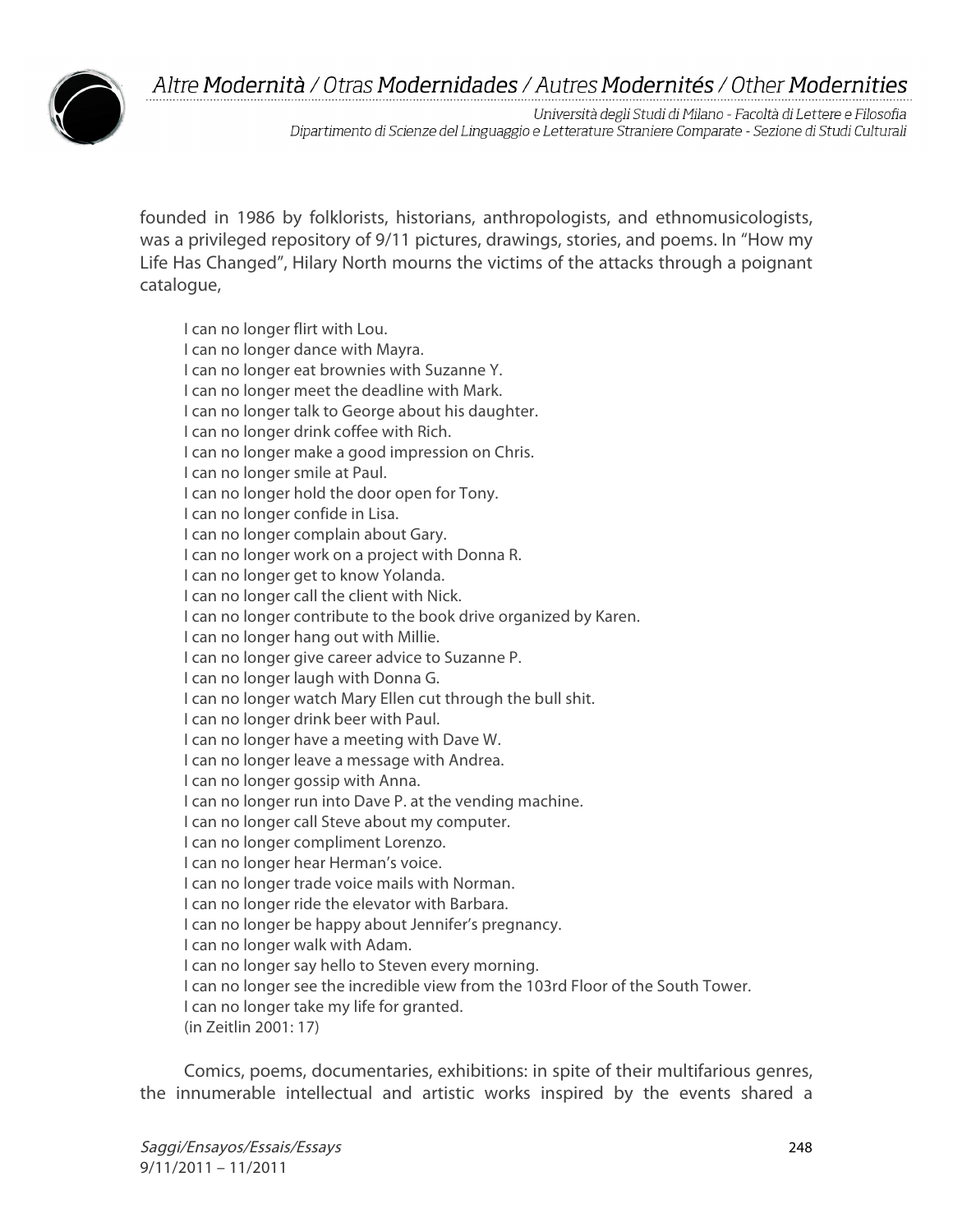

Università degli Studi di Milano - Facoltà di Lettere e Filosofia Dipartimento di Scienze del Linguaggio e Letterature Straniere Comparate - Sezione di Studi Culturali

common formal trait, in that all were "life inventories" trying to make sense of what had been.

In 2002, the Smithsonian National Museum organized the exhibition *Bearing* Witness to History, which collected objects, documents, and photographs linked to 9/11 and continued its tour through 2004. The exhibit – which was the material outcome of a meeting of representatives of 33 museums who had discussed how to document the event and how to tell what was to be preserved in the future – displayed "artifacts and associated stories from the events",

a battered wallet, a melted computer screen from the Pentagon, torn clothing, a structural joint from the World Trade Center, a window washer's squeegee handle, a stairwell sign, as well as artifacts associated with the aftermath (commemorative coins, artwork, patriotic ribbons, rescue equipment) (Shanks, Platt, Rathje 2004: 61).

The idea of an inventory of recovered objects and "voices" is also at the heart of the collective poem *Crisis*, started and edited by Bob Holman, Steve Zeitlin and Joe Dobkin. Consisting of a catalogue of 110 lines (as many as the towers' floors) and signed by 110 poets, Crisis was conceived as an effort to rebuild "towers of words" and replace the collapsed ones (Daniele 2003: 158),

gone gone away down in the downward up. ward rush of howling graveyard lava air Earthquake/shatter, volcano/ash, tidal wave/fear, fire/purify, wind/words disappear Amazed I wake /committed crimes/vanishing eyes/it's different now/vanishing I expected a second moon or sun to appear

And radiance, the gleam of it at the edges of clouds, the gilt of clouds in the blue sky, the blue sky, the blue sky.

 $[\ldots]$ 

eye travel underground over rails of thigh bones, surrounded by my caboose of poetic lines

of love,

eye surface above ground at the speed of light, on time, inside time, singing the blues, riffin'

licks of jazz & rock n roll, survey the empty space of once uponatimesleekhighsteel & glass twinedificesofhubriticglory, see them smoldering there now in a heap of smoking memory,

after castration by two swift blows of "blowback" Holman 2011b: vv. 5-9; 108).

Not unlike *Bearing Witness to History*, the poem became an itinerant poetry installation in 2002.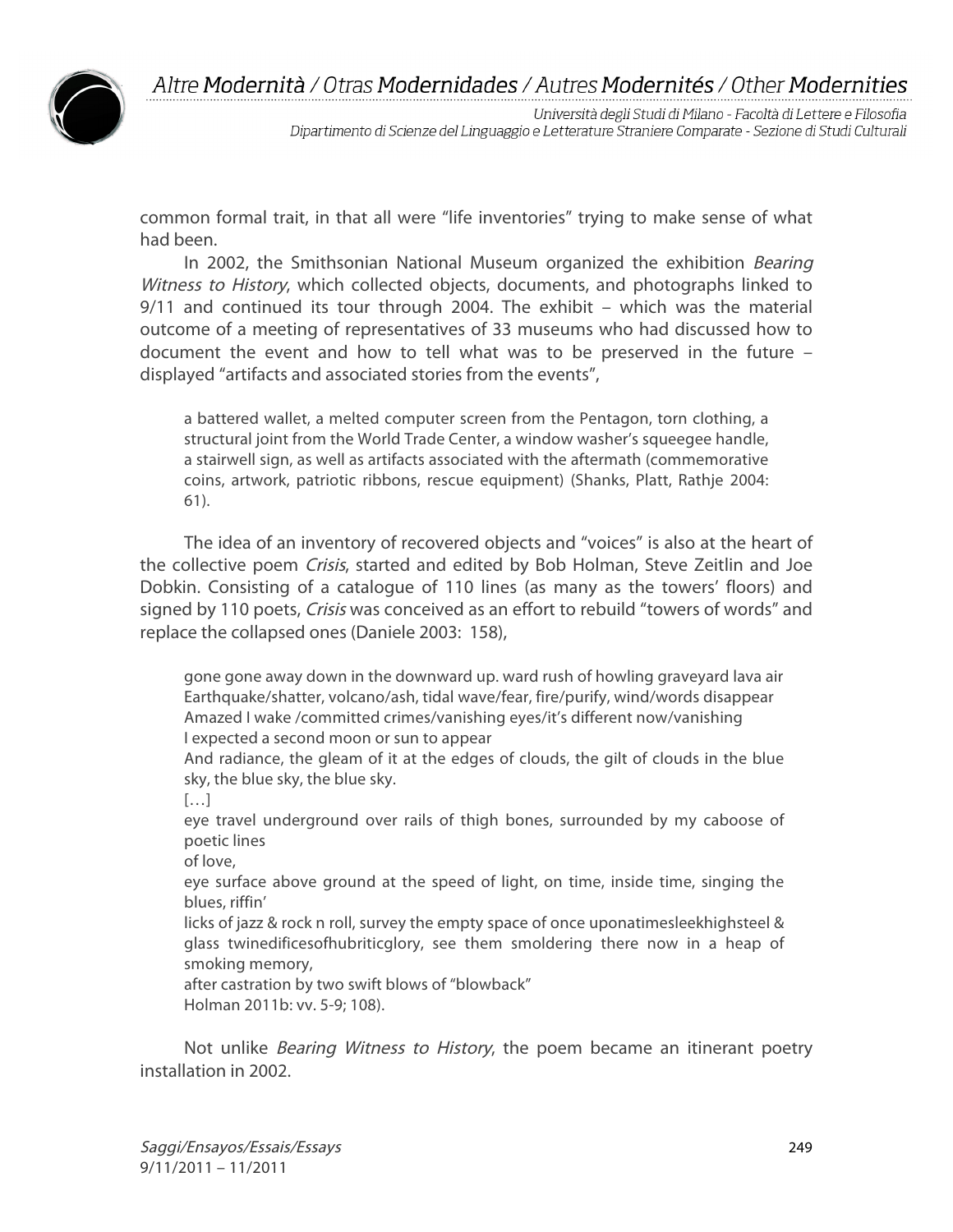

Università degli Studi di Milano - Facoltà di Lettere e Filosofia Dipartimento di Scienze del Linguaggio e Letterature Straniere Comparate - Sezione di Studi Culturali

Another collective experiment related to 9/11 is 11 Artists Respond, a comic book published in two volumes and containing almost 400 different strip contributions (2002).

Talking about graphic artists, Art Spiegelman made his personal contribution to the topic with In the Shadow of No Tower (2004). The vertical unravelling of events  $$ based on the autobiographical memory of the New-York based artist – is introduced by a preface ("The Sky is Falling") and ends with "The comic supplement", a sort of second preface to old newspaper comics plates recovered by Spiegelman,

The blast that disintegrated those Lower Manhattan towers also disinterred the ghosts of some Sunday supplement stars born on nearby Park Row. They came back to haunt one denizen of the neighbourhood, addled by all that's happened since. […] Right after 9/11/01, while waiting for some other terrorist shoe to drop, many found comfort in poetry. Other searched for solace in old newspaper comics (Spiegelman 2004: 11).

Spiegelman's poetics seems to be guided by two vectors (downward and upward): the former tells the story of the sky falling down on the burning towers; the latter that of the unexpected unveiling of old comics. In both cases, focusing on a small part of Manhattan, Spiegelman offers a palimpsest of the city by disinterring its past and excavating its present.

## LATE MODERN UBI SUNT

Ground Zero and Fresh Kills can be seen as memory vessels of the city's life stories, two unique palimpsests of New York history in the second half of the  $20<sup>th</sup>$ century whose latest painful layer was inscribed ten years ago. If the ruins of 9/11 have been sung and remembered by plenty of New Yorkers, Fresh Kills' garbage has not. A less popular vision of the workings of capitalist economy, the closure of Fresh Kills was met with tepid satisfactions by New Yorkers. On 24<sup>th</sup> March 2001, a New York Times Op-Art dedicated to the event a long report featuring a giant picture of that wasteland, with hills of garbage and seagulls hovering over them, as the background of a long, nostalgic list of once shining objects lying buried there,

Where is my toothbrush? All my toothbrushes? My slacks, all that junk mail, my Farrah Fawcett poster? Where are my Coney Island flip-flops, my 30th birthday cards, my report cards? That fresh pastrami sandwich (still in its Tupperware), my pet rock and those New Year's resolutions? My training wheels, my junk bonds, my five-and-dime store? My high-school project, my Nerf ball, my size 6 bikini, my heated water bed […] (Mc Wilton and Nadel 2001).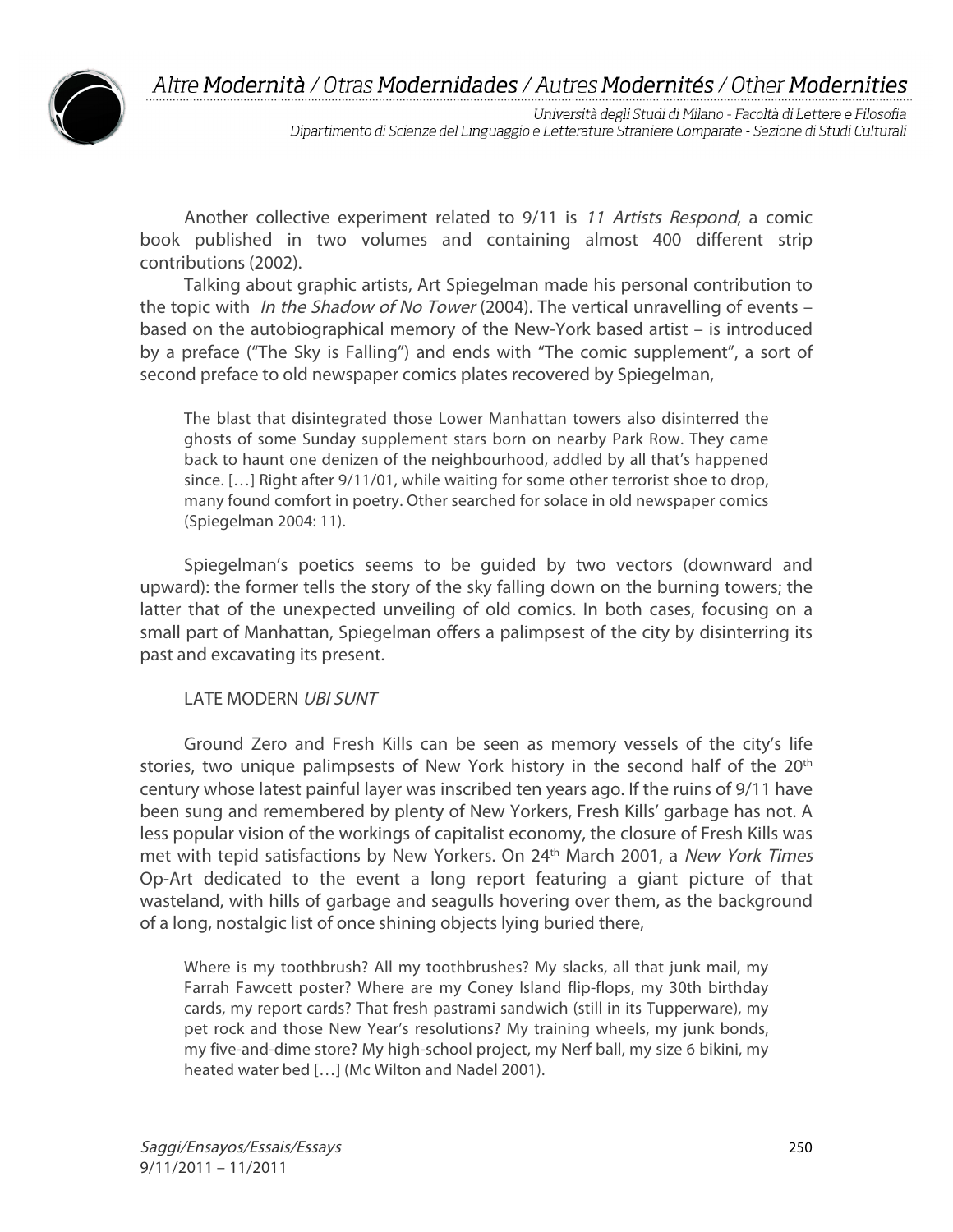

Università degli Studi di Milano - Facoltà di Lettere e Filosofia Dipartimento di Scienze del Linguaggio e Letterature Straniere Comparate - Sezione di Studi Culturali

An end-of-the-millennium *ubi sunt* which suggests a final thought. Marshall Berman said that the ruins of Ground Zero were somewhat "greater than their source" (Berman 2002: 10) and it was therefore necessary to preserve them. Garbage stratified at Fresh Kills followed an opposite logic, being, so to say, less than its source, a heavy burden the city has struggled to remove since the end of the 19<sup>th</sup> century (Melosi 2008; Miller 2000). If the spontaneous memorials – and the institutional ones, like the list of 2,983 names inscribed at the Memorial Museum – bore the names of victims, saving them from the anonymity of casualty numbers, Fresh Kills was a great container and disposer of thrown-away garbage and used commodities once belonging to otherwise anonymous New Yorkers.

# WORKS CITED

Artists Respond, 2002, 9-11, Volume one, Chaos! Comics, Dark Horse Comics, and Image, Milwaukee, Oregon.

Baudrillard J., 2002, The Spirit of Terrorism and Requiem for the Twin Towers, Verso, London.

Belpoliti M., 2005, Crolli, Einaudi, Torino.

Belknap R., 2004, The List: The Uses and Pleasures of Cataloguing, Yale University Press, New Haven.

Berman M., 2002, "When Bad Buildings Happen to Good People", in M. Sorkin, S. Zukin, eds., After the World Trade Center: Rethinking New York City, Routledge, New York.

Daniele D., 2003, "Trauma e terrore. Scrivere in America dopo l'11 settembre", in ed. by D. Daniele, Undici settembre. Contro-narrazioni americane, Einaudi, Torino.

Darton E., 1999, Divided We Stand: A Biography of New York's World Trade Center, Basic Books, New York.

DeLillo D., 1997, Underworld, Scribner Paperback, New York.

DePalma A., 2004, "Landfill, Park…Final Resting Place? Plans for Fresh Kills Trouble 9/11 Families Who Sense Loved Ones in the Dust", New York Times, June 14.

Dunlap D., 2011, "Freedom Tower (1 World Trade Center)", New York Times, May 17; 2010, "18<sup>th</sup>-Century Ship Found at Trade Center Site", New York Times, July 14.

Eco U., 2009, Vertigine della lista, Rizzoli, Milano (The Infinity of Lists: An Illustrated Essay, Rizzoli, Milano).

Ember S., 2011, "Demand Strong to Visit 9/11 Memorial", New York Times, July 11.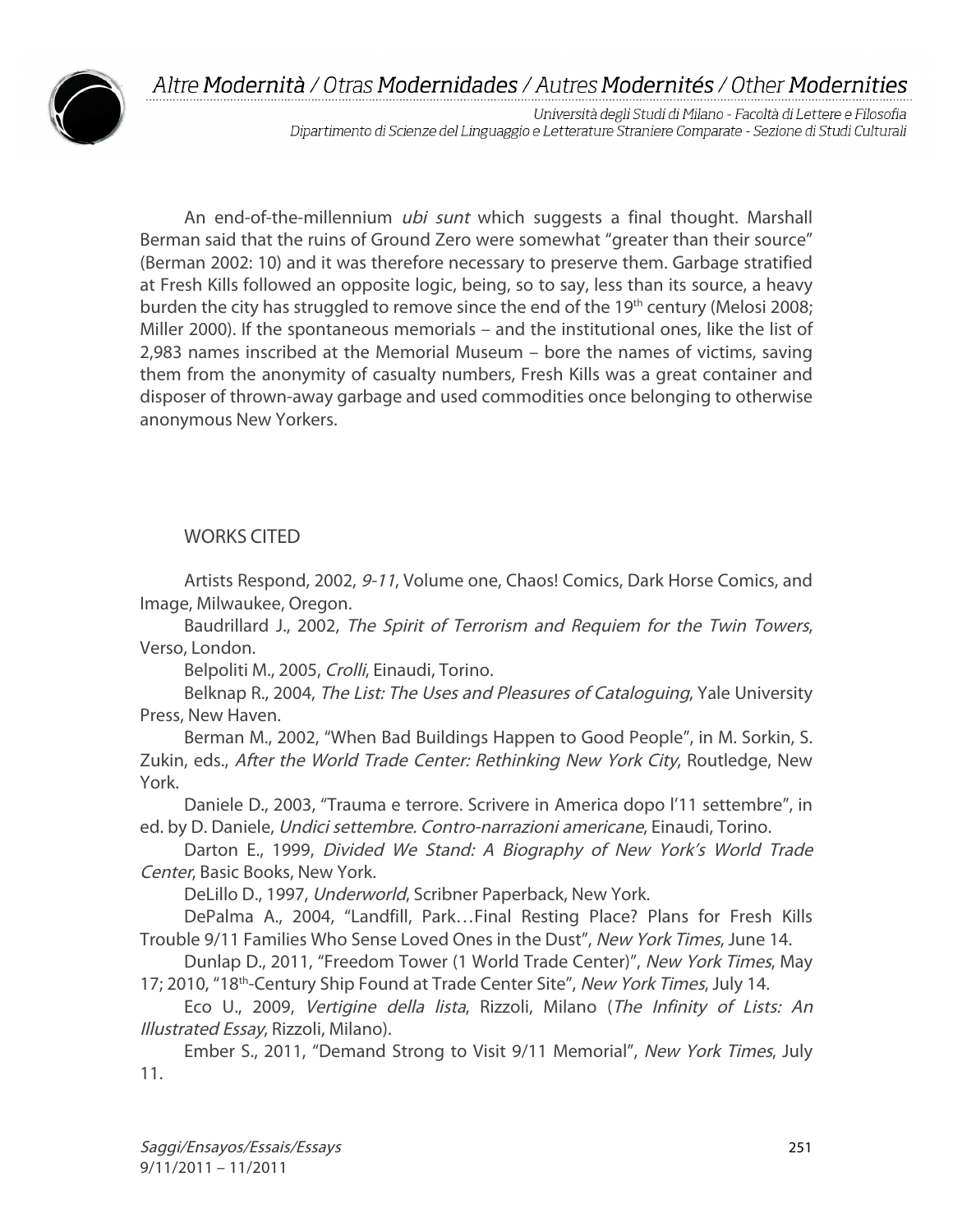

Università degli Studi di Milano - Facoltà di Lettere e Filosofia Dipartimento di Scienze del Linguaggio e Letterature Straniere Comparate - Sezione di Studi Culturali

Foderaro L. W., 2010, "Ground Zero Workers Reach Deal Over Claims", New York Times, March 11.

Gard C., 2003, The Attacks on the World Trade Center: February 26, 1993, and September 11, 2001, Rosen Publishing Group, New York.

Glanz J. and E. Lipton, 2003, City in the Sky: The Rise and Fall of the World Trade Center, Henry Holt and Company, New York.

Helyer R., 1999, "'Refuse Heaped Many Stories High': DeLillo, Dirt, and Disorder", in Modern Fiction Studies, vol. 45, No. 4, Winter: 987-1006.

Holman B., 2011a, *Crisis*, Tower 1, <http://citylore.org/events/9.11.11/towers/towerone.pdf> (September 2011), 2011b, Crisis, Tower 2, <http://citylore.org/events/9.11.11/towers/towertwo.pdf> (September 2011)

Hartocollis A., 2011, "Scant Evidence to Link 9/11 to Cancer, U.S. Report Says", New York Times, July 26.

Hetherington K., 2007, Capitalism's Eye: Cultural Spaces of the Commodity, Routledge, New York-London.

Jackson K. T., 1995, ed., The Encyclopaedia of New York City, Yale University Press, New Haven-London.

Kirshenblatt-Gimblett B., 2003, "Kodak Moments, Flashbulb Memories: Reflections on 9/11", TDR, Vol. 47, No. 1, Spring, pp. 11-48.

Kristeva J., 1982, Powers of Horror: An Essay on Abjection, Columbia University Press, New York.

Langewiesche W., 2002, "American Ground: Unbuilding the World Trade Center. Part Three: The Dance of the Dinosaurs", Atlantic Monthly, Vol. 290, No. 3, pp. 92-126.

Lankevich G. J., 1998, New York: A Short History, New York University Press, New York.

Lopate P., 2004, Waterfront. A Journey Around Manhattan, Crown Publishers, New York.

Mc Wilton A. and D. Nadel, "Fresh Kills", New York Times, March 24, Op-Art.

Melosi M., 2008, The Sanitary City: Environmental Services in Urban America from Colonial Times to the Present, Abridged Edition, University of Pittsburgh, Pittsburgh.

Miller B., 2000, Fat of the Land. Garbage in New York in the Last Two Hundred Years, Four Walls Eight Windows, New York.

Mumford L., 1970, The Myth of the Machine: the Pentagon of Power, Harcourt Brace Jovanovich, New York.

Navarro M., 2010, "Settlement Plan Drafted for Sept. 11 Lawsuits", New York Times, February 4.

Rathje W., C. Murphy, 2001, Rubbish! The Archaeology of Garbage, The University of Arizona Press, Tucson.